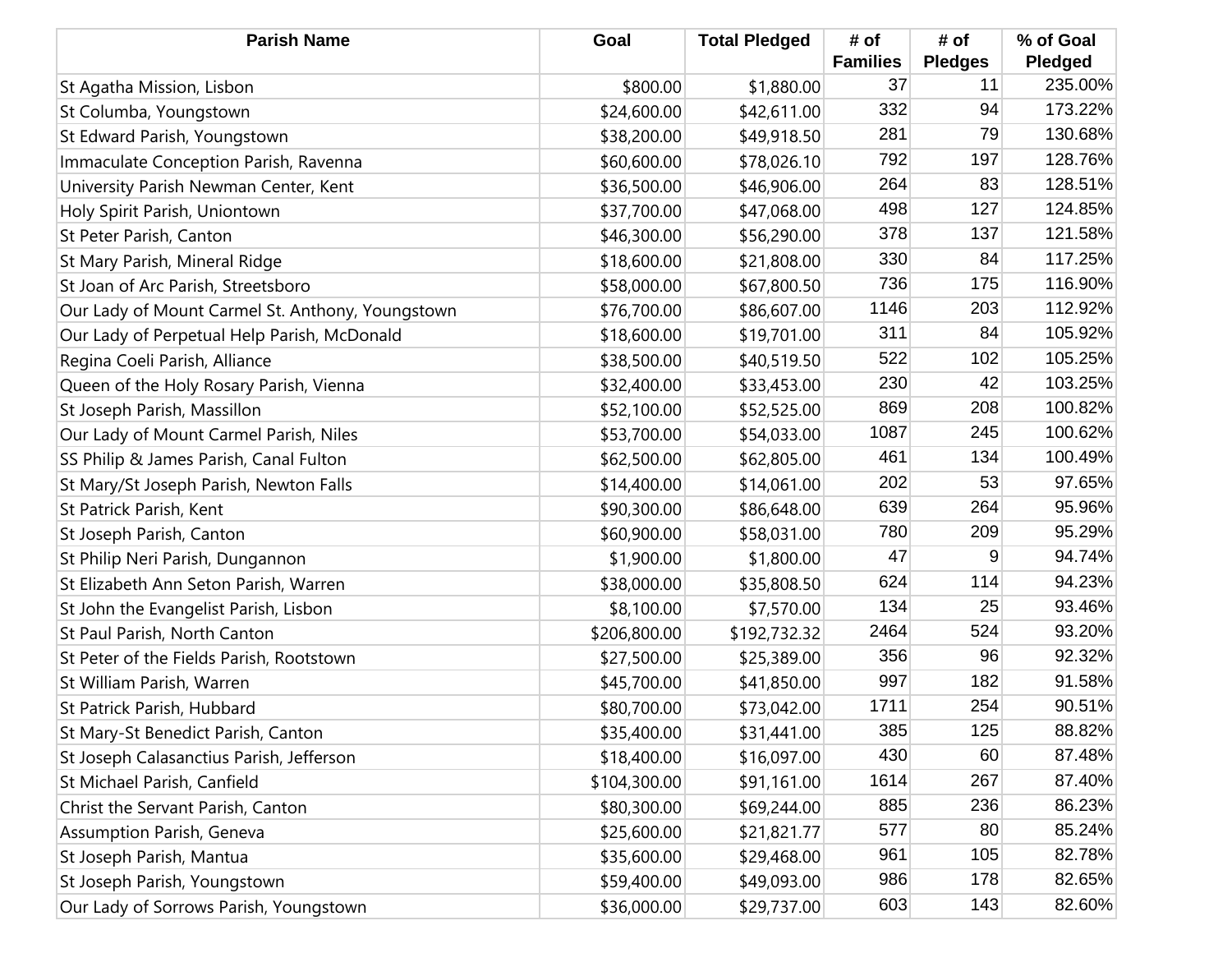| St Mary Parish, Massillon                       | \$95,100.00  | \$78,132.00  | 1440 | 267 | 82.16% |
|-------------------------------------------------|--------------|--------------|------|-----|--------|
| St Michael the Archangel Parish, Canton         | \$194,500.00 | \$158,917.00 | 1450 | 420 | 81.71% |
| Our Lady of Lourdes Parish, Columbiana          | \$14,700.00  | \$11,731.00  | 174  | 57  | 79.80% |
| St George Parish, Lisbon                        | \$7,500.00   | \$5,735.00   | 135  | 24  | 76.47% |
| Holy Trinity Parish, East Liverpool             | \$33,200.00  | \$25,235.00  | 393  | 115 | 76.01% |
| St James Parish, Waynesburg                     | \$23,000.00  | \$17,083.00  | 226  | 69  | 74.27% |
| Our Lady of the Lakes Parish, North Jackson     | \$19,600.00  | \$14,530.00  | 321  | 67  | 74.13% |
| Corpus Christi Parish, Conneaut                 | \$30,900.00  | \$22,893.00  | 867  | 107 | 74.09% |
| St Ann Parish, Sebring                          | \$18,100.00  | \$13,375.57  | 495  | 48  | 73.90% |
| St Anthony/All Saints Parish, Canton            | \$27,500.00  | \$20,308.00  | 681  | 92  | 73.85% |
| St Mary and St Joseph Parish, Warren            | \$53,600.00  | \$39,440.00  | 1447 | 184 | 73.58% |
| St Stephen Parish, Niles                        | \$28,000.00  | \$20,506.00  | 674  | 112 | 73.24% |
| St Robert Bellarmine Parish, Cortland           | \$39,000.00  | \$28,072.50  | 919  | 159 | 71.98% |
| Little Flower Parish, Middlebranch              | \$77,400.00  | \$55,123.00  | 1138 | 183 | 71.22% |
| St Andrew Parish, Kingsville                    | \$10,200.00  | \$7,249.00   | 162  | 31  | 71.07% |
| Basilica of St John the Baptist, Canton         | \$43,300.00  | \$30,625.00  | 418  | 109 | 70.73% |
| St Mary Parish, Orwell                          | \$12,500.00  | \$8,800.00   | 332  | 43  | 70.40% |
| Blessed Sacrament Parish, Warren                | \$67,500.00  | \$46,497.00  | 709  | 145 | 68.88% |
| St Ambrose Parish, Garrettsville                | \$15,700.00  | \$10,747.00  | 392  | 66  | 68.45% |
| Holy Family Parish, Poland                      | \$133,100.00 | \$90,942.00  | 2184 | 301 | 68.33% |
| Sacred Heart of Mary Parish, Louisville         | \$16,200.00  | \$10,989.00  | 218  | 46  | 67.83% |
| St Joan of Arc Parish, Canton                   | \$64,600.00  | \$43,173.00  | 1260 | 211 | 66.83% |
| Holy Family Parish, Navarre                     | \$31,600.00  | \$20,940.00  | 314  | 101 | 66.27% |
| St Dominic Parish, Youngstown                   | \$45,900.00  | \$29,883.00  | 680  | 107 | 65.10% |
| Our Lady of Perpetual Help Parish, Aurora       | \$81,100.00  | \$52,308.00  | 1290 | 186 | 64.50% |
| St Charles Borromeo Parish, Boardman            | \$170,800.00 | \$105,193.53 | 3054 | 476 | 61.59% |
| St Patrick Parish, Youngstown                   | \$37,700.00  | \$22,950.00  | 685  | 76  | 60.88% |
| St Paul Parish, Salem                           | \$49,600.00  | \$30,187.50  | 1304 | 133 | 60.86% |
| St Christine Parish, Youngstown                 | \$127,500.00 | \$76,274.00  | 2172 | 407 | 59.82% |
| Christ Our Savior, Struthers                    | \$57,400.00  | \$33,926.00  | 1555 | 220 | 59.10% |
| Our Lady of Peace Parish, Ashtabula             | \$67,100.00  | \$38,474.00  | 2035 | 165 | 57.34% |
| St Joseph Parish, Alliance                      | \$35,800.00  | \$20,473.00  | 699  | 99  | 57.19% |
| Our Lady of the Holy Rosary Parish, Lowellville | \$18,600.00  | \$10,580.00  | 338  | 59  | 56.88% |
| Sacred Heart Parish, Rock Creek                 | \$12,600.00  | \$7,043.00   | 145  | 39  | 55.90% |
| St Thomas the Apostle Parish, Vienna            | \$39,800.00  | \$22,000.00  | 444  | 77  | 55.28% |
| St Jude Parish, Columbiana                      | \$46,300.00  | \$25,495.00  | 769  | 115 | 55.06% |